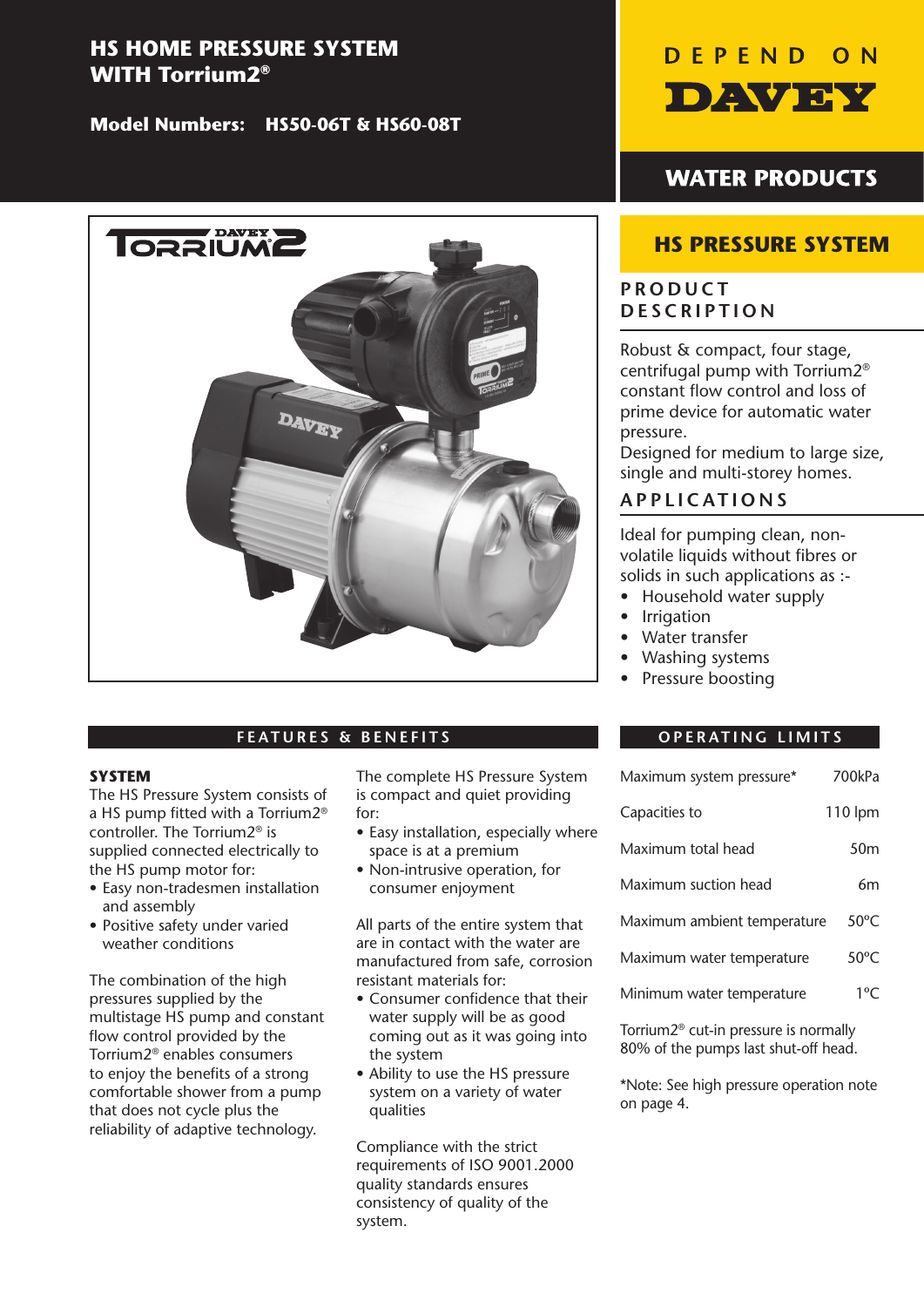#### **FIXED SPEED CASCADING CONTROL OPTION**

#### **PUMP**

High efficiency, quiet "half blind" impeller in 4 stage design in two flow rate ranges for :-

- More pressure in home outlets
- Choice of performance options to suit most homes
- Ouieter household environment
- Improved waterway clearances to reduce impeller blockages

Impeller have dual shaft flats for positive drive and long life, especially important for household pressure systems where pumps are required to stop and start many time during their life.

Patented floating impeller neck rings help improve efficiency and reduce hydraulic noise providing better performance with less noise.

304 stainless steel casing, pump shaft and diffuser baffle returns provide long life and ability to withstand pressure variations.

In-built & removable inlet check valve provides:

- Convenience on installation and easier servicing
- Low pressure loss with fast effective valve closing

Special in-built air purging valve helps remove air from the pump and suction during original priming and also during normal operation, thus:-

- Makes original installation quicker and easier
- Reduces the chance of pump operating in a partial prime condition.

High quality, low-drag mechanical shaft seal for long life and reliable starting.

#### **MOTOR**

The Davey manufactured TEFC motor has an IP55 enclosure providing:-

- Excellent corrosion resistance • High levels of resistance to dust and
- rain

All HS pump motors are class F insulation rating and have higher than normal ambient temperature ratings of 50°C, providing for longer life, improved tolerance to voltage variations and peace of mind, even on the hottest days.

All HS pump motors are single phase permanently split capacitor design for:-

- Reliable starting even in low voltage circumstances
- Superior frequent starting performance

Single phase motors are protected against both high operating temperatures and high current by a built in, automatically resetting thermal overload.

Double contact C3-HTG sealed bearings for quieter running and longer life.

Corrosion resistant feet on motor shell, include three point bolt-down facility.

Standard models are 220/240 volt, 50Hz, single phase. HS models in 60Hz 110/115 volt and 220/230 volt single phase available on request.

#### **Torrium2® CONTROLLER**

Torrium2® starts pump on pressure drop and stops pump on low flow  $(-1 \text{ lpm})$ , thus reducing pump cycling providing constant and even water pressure. Torrium2® measures the pump shut off head each time the pump stops, and sets the cut-in pressure at 80% of shutoff head, so that the consumer is unlikely to notice any pressure change when the pump is switched on. Torrium2® adapts each time the pump stops, thus allowing the system to accommodate variations in pump performance or site conditions.

Torrium2® has a simple indicator and fault LED system. Red means that the system is in standby. Green means the pump is running.

Torrium2<sup>®</sup> stops the pump in "loss of prime" circumstances and activates the amber or fault LED indicator:-

• Protecting the pump from dry run damage

When the Torrium2<sup>®</sup> detects "loss of prime" it waits 5 minutes then goes into auto retry mode, whereby it will restart the pump to see if prime can be re-established automatically. Auto retry occurs at 5 minutes, 30 minutes, 1 hour, 2, 4, 8, 16 and 32 hours. Torrium $2^{\circ}$  will also retry if it detects flow through the system (eg from mains water pressure returning).

If Torrium2® detects excessive electrical current, such as when a the pump motor is subjected to locked rotor or when someone tries to manually override the Torrium2® by holding in the prime button, the Torrium2® will shut the pump down and indicate fault.

Water over-temperature cut-out fail safe protection, provides a second level of protection against loss of prime and / or closed head operation and / or repetitive cycling for added security and longer life. In the event of the Torrium2® detecting water over-temperature above  $70^{\circ}$ C it will shut the pump down and the amber LED will be lit. Once the water temperature has dropped to below 60 $\degree$ C, the Torrium2 $\degree$  will allow the pump to restart.

In the event of extremely low flows, Torrium2® will delay starting till the system pressure drops below 80% of last shut-off head. In any case pump

start will occur immediately if either the approximate discharge flow from the systems exceeds 0.5 lpm or the system pressure drops to 50% of the last shutoff head. This start procedure occurs every time overcome pump cycling and improve consumer satisfaction with the system.

- Torrium2® has no moving control parts in the waterways:-
- No parts to jam means improved reliability
- Reduction in wasted energy due to pressure loss through the controller performance
- Reliable usage with varying water quality

Corrosion and scale resistant flow and pressure sensors mounted on a high grade stainless steel plate. Special anti scaling electronic functions allow Torrium2® to be used with water of varying quality.

Torrium2® has an in-built spring loaded pressure tank, overcoming the need for regular pressure vessel air charging and checking.

To indicate system pressure changes, Torrium2® is equipped with a pressure indicator window on the side of the inbuilt pressure vessel. If the pressure is low the window will show mainly red. If the pressure is at maximum (i.e. 450kPa for  $TT45$  and 700kPa for  $TT70$  models) the window will show mainly green. The window can also help analyse the occurrence of unwanted leaks. If the colour band in the window is moving towards red, this shows that pressure is decreasing. If the colour band in the window is moving towards green, this shows that pressure is increasing.

Right angle discharge rotatable around full 360°, with optional vertical outlet or pressure tank mounting position on top, facilitates:-

- Easier installation and connection to plumbing
- Use with a choice of optional pressure tank sizes

Comes complete with 2 metre long power lead fitted with an Australian three pin plug for easy installation.

The Torrium2® controller has a metal oxide varistor (MOV) fitted to help protect its circuit from electrical surges. This device is sacrificial and may eventually be destroyed by repeat or high powered surges. To allow you to check the status of the inbuilt MOV in the Torrium2® there is a viewing window at the back of the Torrium2<sup>®</sup> above the power lead entry / exit grommet. The MOV is the blue disc shaped component. Should it be consumed due to power spikes it will almost always blacken the viewing port. This will indicate a non-warrantable failure.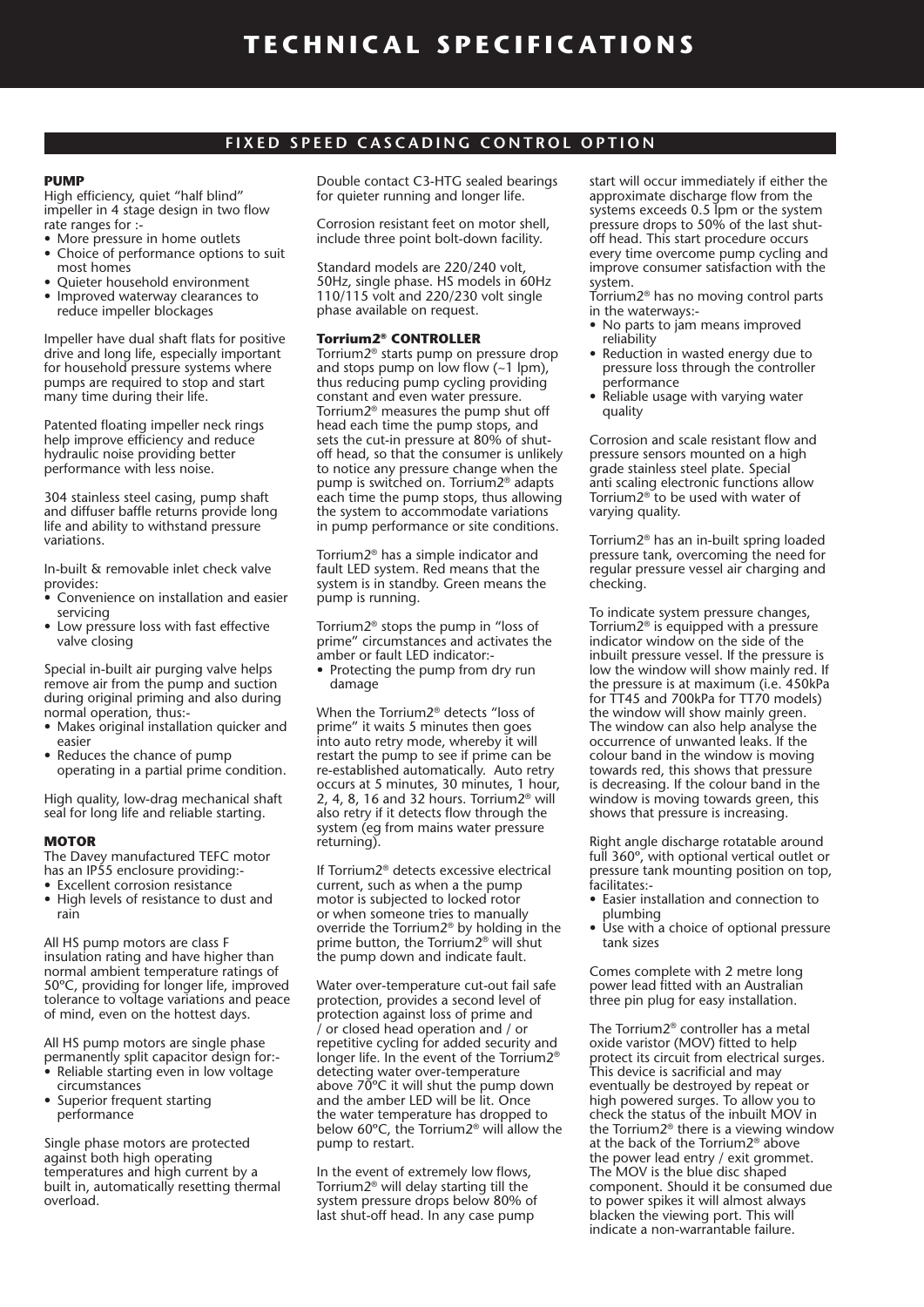# **TECHNICAL SPECIFICATIONS**

## **MATERIALS OF CONSTRUCTION**

#### **PART MATERIAL**

#### **PUMP**

Lock nut 304 stainless steel Pump casing 304 stainless steel Pump backplate 304 stainless steel Pump shaft 303 stainless steel Seal ring (stationary) Ceramic Seal ring (rotating) Carbon (synthetic) Seal spring 304 stainless steel Orings Nitrile rubber Stage body Glass filled noryl Suction check vlave Body Polypropylene Spring 304 stainless steel Seal Nitrile Priming plug Glass filled noryl Shell & lantern finish Baked polyester

## **Torrium2®**

Pressure tank diaphragm Santoprene 87 Pressure tank springs Molybond coated

Impellers Glass filled polycarbonate Neck rings Polypropylene + teflon

Motor shell Marine grade aluminium Lantern/DE endshield Marine grade aluminium

Housing Glass fibre reinforced nylon tempered steel Sensor plate 316 Stainless Steel Inlet union Glass fibre reinforced nylon Orings Nitrile

#### **HYDRAULIC PERFORMANCE**



#### **ELECTRICAL DATA**

|                      | <b>HS50-06T</b>  | <b>HS60-08T</b> |
|----------------------|------------------|-----------------|
| Supply Voltage       | 220-240V ±6%     |                 |
| Supply frequency     | 50Hz             |                 |
| Phase                | Single           |                 |
| Speed                | 2850rpm          |                 |
| Full load current    | 3.8A             | 4.9A            |
| Locked rotor current | 12.0A            | 18.0A           |
| Input power $(P_1)$  | 0.89kW           | $1.1$ kW        |
| Output power $(P_2)$ | 0.6kW            | 0.76kW          |
| Enclosure class      | IP <sub>55</sub> |                 |
| Insulation class     | Class F          |                 |
| Starting             | P.S.C.           |                 |

Note: All performance at 240V 50Hz

|                      | Torrium2 <sup>®</sup> |  |
|----------------------|-----------------------|--|
| Voltage              | 110V-240V±10%         |  |
| Phase                | Single                |  |
| Hz                   | 50/60                 |  |
| IP rating            | 56                    |  |
| Maximum load current | 10A                   |  |
| Maximum motor size*  | 1.8kW                 |  |
| Surge protection     | Varistor              |  |
|                      |                       |  |

\*At 240V input

## **INSTALLATION & PRIMING**

- Installations with suction lift require a good quality foot valve to avoid loss of prime - remove in-built check valve.
- To prime, fill pump body and suction line through priming plug hole located above suction inlet and replace plug.